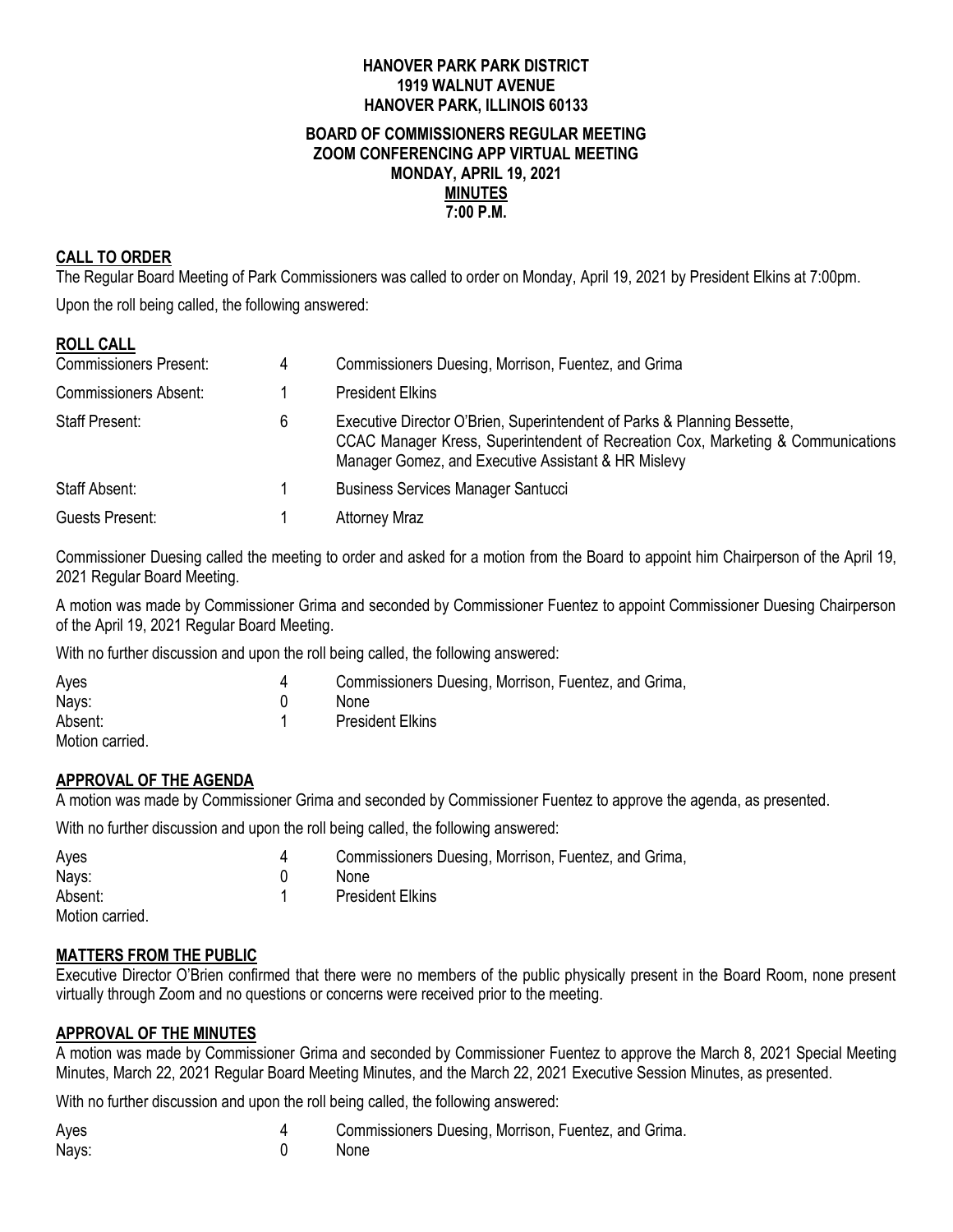Motion carried.

## **ATTORNEY'S REPORT**

Attorney Mraz confirmed that there was no report.

## **TREASURER'S REPORT (for the month ending March 31, 2021)**

A motion was made by Commissioner Fuentes and seconded by Commissioner Grima to accept the Treasurer's Report for the month ending March 31, 2021, as presented.

Executive Director O'Brien reported that the District has received approximately \$535,000 in tax disbursements and just over \$300 in interest. He reported that there is 3% of tax disbursements remaining, but anticipated to be received by the end of the month.

With no further discussion and upon the roll being called, the following answered:

| Ayes    | Commissioners Duesing, Morrison, Fuentez, and Grima, |
|---------|------------------------------------------------------|
| Nays:   | <b>None</b>                                          |
| Absent: | <b>President Elkins</b>                              |

Motion carried.

## **COMMITTEE REPORTS**

### **A. Finance – Statement of Cash Receipts and Disbursements (May 1, 2020 through March 31, 2021)**

A motion was made by Commissioner Fuentes and seconded by Commissioner Grima to accept the Statement of Cash Receipts and Disbursements May 1, 2020 through March 31, 2021, as presented.

Executive Director O'Brien and Attorney Mraz explained to the Board why not all funds receive tax dollar revenues. It was confirmed that when the District does a tax levy, there are only certain funds that can be levied, such as Corporate, Recreation, General Liability Insurance, and Museum. Attorney Mraz further explained how tax revenues go to pay overall District expenses, not necessarily department-specific expenses, which is why there can be no Athletic Fund levy allowing for tax revenue funding to that particular fund under statutory law.

With no further discussion and upon the roll being called, the following answered:

| Aves    | Commissioners Duesing, Morrison, Fuentez, and Grima. |
|---------|------------------------------------------------------|
| Nays:   | None                                                 |
| Absent: | <b>President Elkins</b>                              |

Motion carried.

### **WARRANT**

A motion was made by Commissioner Fuentez and seconded by Commissioner Grima to approve Warrant #20-21-12 covering check numbers 80569-80592 from the Payroll Checking Account in the amount of \$118,008.61 and check numbers 63456-63531 from the General Corporate Checking Account in the amount of \$119,844.00 for a Grand Total Warrant in the amount of \$237,852.61.

Staff provided clarification on which items of this report, specifically bathroom partitions, garbage cans, and a webinar with Vermont Systems, were funded with capital dollars due to the fact that they were tasks connected to the Ahlstrand Renovation and RecTrac 2 Migration capital projects.

With no further discussion and upon the roll being called, the following answered:

| Ayes    | Commissioners Duesing, Morrison, Fuentez, and Grima, |
|---------|------------------------------------------------------|
| Nays:   | None                                                 |
| Absent: | <b>President Elkins</b>                              |

Motion carried.

### **NEW BUSINESS**

**A. Resolution #20-21-38 – A Resolution Recognizing Superintendent of Recreation & Safety Coordinator Nicole Cox's 15 Years of Park District Service**

A motion was made by Commissioner Grima and seconded by Commissioner Duesing to approve Resolution #20-21-38, A Resolution Recognizing Superintendent of Recreation & Safety Coordinator Nicole Cox's 15 Years of Park District Service, as presented.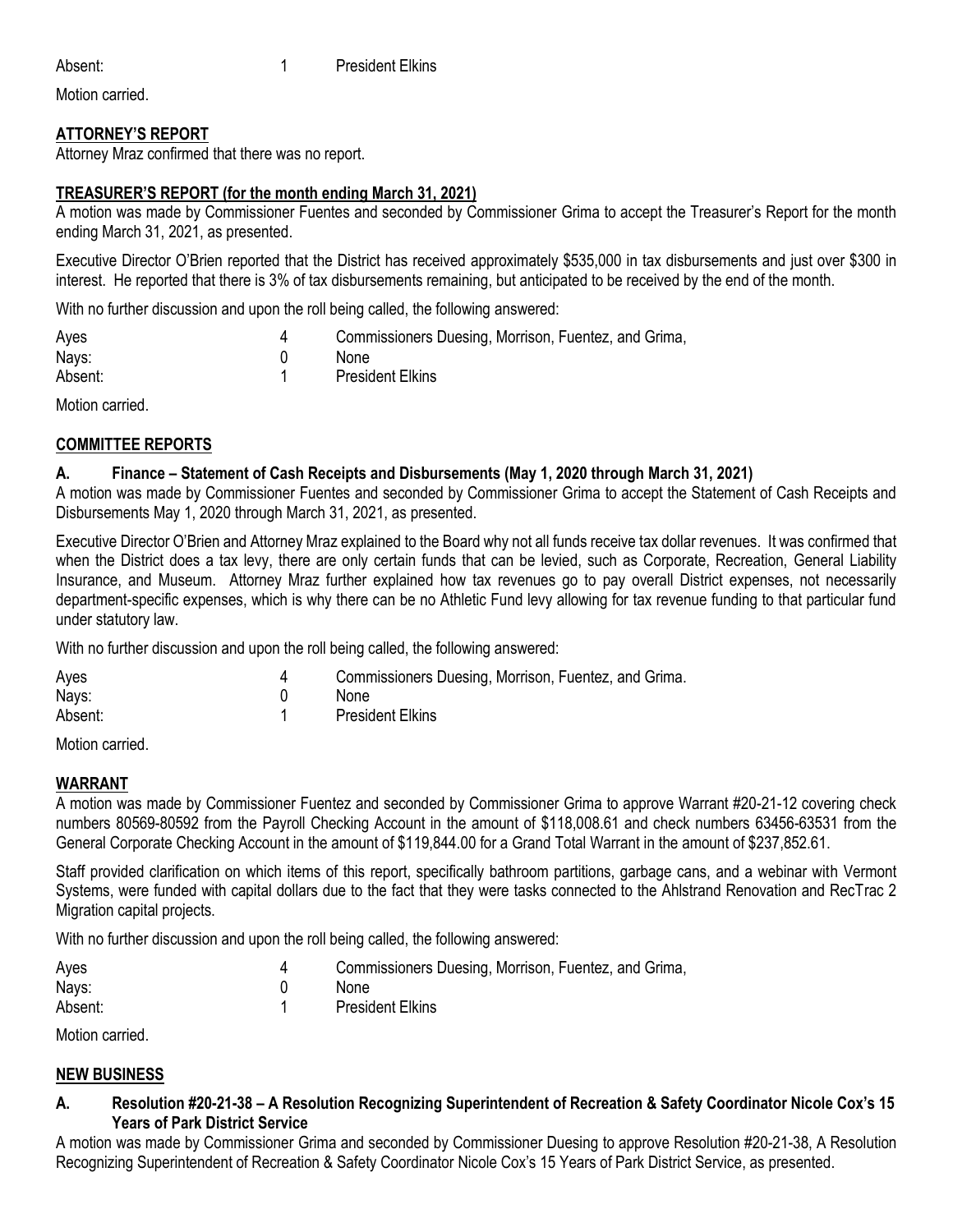Executive Director O'Brien read the Resolution aloud in full. The Board and staff recognized Superintendent Cox for her 15 years of service to the Hanover Park Park district.

With no further discussion and upon the roll being called, the following answered:

| Ayes    | Commissioners Duesing, Morrison, Fuentez, ad Grima, |
|---------|-----------------------------------------------------|
| Nays:   | <b>None</b>                                         |
| Absent: | <b>President Elkins</b>                             |

Motion carried.

### **B. Resolution #20-21-39 – A Resolution Authorizing the Execution of the Professional Services Agreement Between the Hanover Park Park District and Bryan E., Mraz & Associates, P.C.**

A motion was made by Commissioner Duesing and seconded by Commissioner Grima to approve Resolution #20-21-39, A Resolution Authorizing the Execution of the Professional Services Agreement Between the Hanover Park Park District and Bryan E., Mraz & Associates, P.C., as presented.

Executive Director O'Brien reminded the Board that Attorney Mraz has proposed no increase to service fees.

With no further discussion and upon the roll being called, the following answered:

| Ayes            | 4 | Commissioners Duesing, Morrison, Fuentez, and Grima |
|-----------------|---|-----------------------------------------------------|
| Nays:           |   | None                                                |
| Absent:         |   | <b>President Elkins</b>                             |
| Motion carried. |   |                                                     |

### **C. Resolution #20-21-40 – A Resolution Approving of the License Agreement Between the Hanover Park Park District and MWCC Sports League and Academy**

A motion was made by Commissioner Grima and seconded by Commissioner Fuentez to approve Resolution #20-21-40, A Resolution Approving of the License Agreement Between the Hanover Park Park District and MWCC Sports League and Academy, as presented.

Superintendent Cox informed the Board of the following updates since the last meeting of the Board: Midwest Cricket has updated their organization's name to MWCC Sports League and Academy and COVID-19 restrictions verbiage.

With no further discussion and upon the roll being called, the following answered:

| Ayes    | Commissioners, Duesing, Morrison, Fuentez, and Grima |
|---------|------------------------------------------------------|
| Nays:   | <b>None</b>                                          |
| Absent: | <b>President Elkins</b>                              |

Motion carried.

### **D. Resolution #20-21-41 – A Resolution Approving of the License Agreement Between the Hanover Park Park District and American Cricket Conference, Inc.**

A motion was made by Commissioner Duesing and seconded by Commissioner Grima to approve Resolution #20-21-41, A Resolution Approving of the License Agreement Between the Hanover Park Park District and American Cricket Conference, Inc**.**, as presented.

With no further discussion and upon the roll being called, the following answered:

| Ayes    | Commissioners, Duesing, Morrison, Fuentez, and Grima, |
|---------|-------------------------------------------------------|
| Nays:   | <b>None</b>                                           |
| Absent: | <b>President Elkins</b>                               |

Motion carried.

### **E. Resolution #20-21-42 – A Resolution Approving of the License Agreement Between the Hanover Park Park District and Caso Cricket League, Inc.**

A motion was made by Commissioner Duesing and seconded by Commissioner Grima to approve Resolution #20-21-42, A Resolution Approving of the License Agreement Between the Hanover Park Park District and Caso Cricket League, Inc**.**, as presented.

With no further discussion and upon the roll being called, the following answered:

| Ayes    | Commissioners, Duesing, Morrison, Fuentez, and Grima, |
|---------|-------------------------------------------------------|
| Nays:   | None                                                  |
| Absent: | <b>President Elkins</b>                               |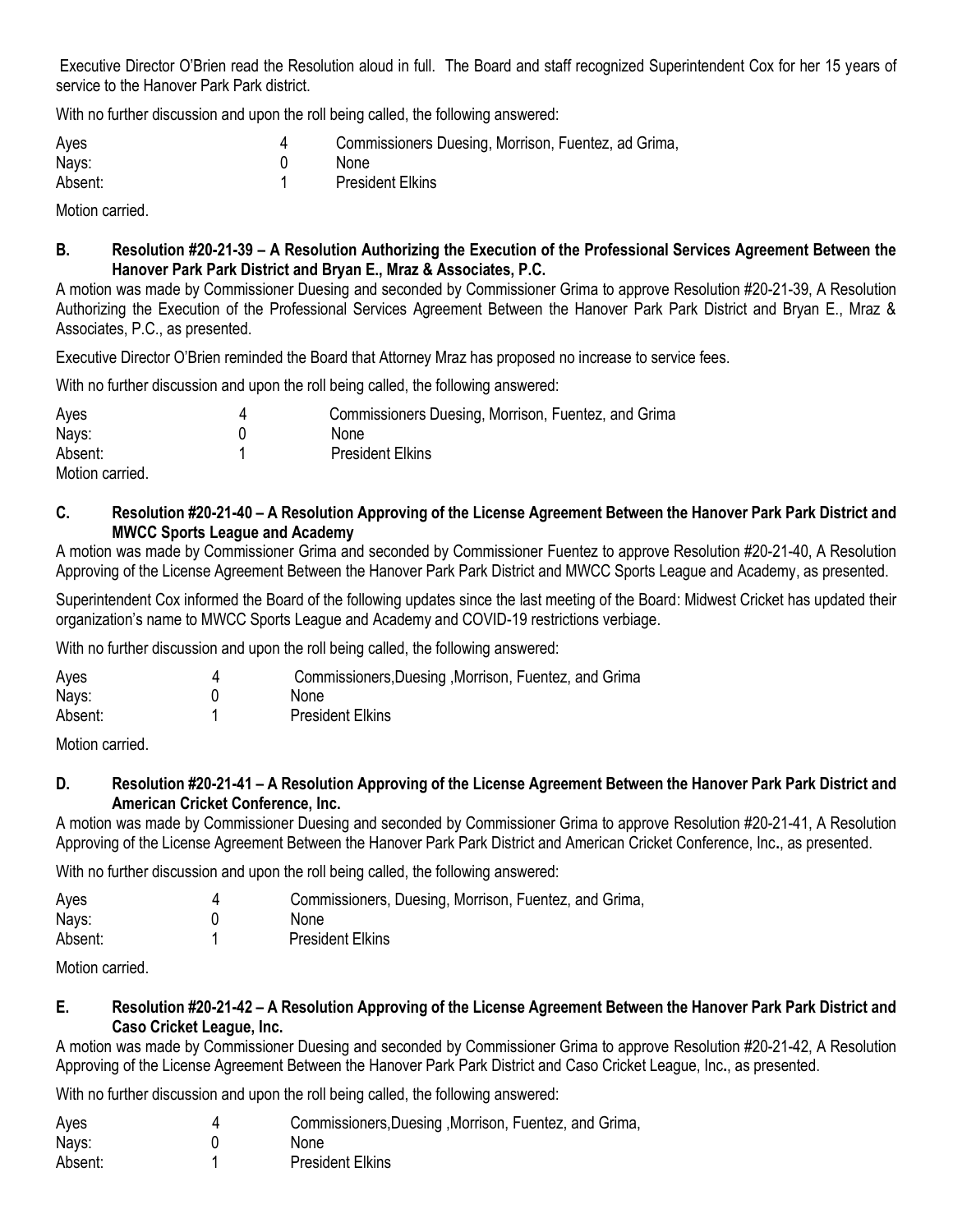Motion carried.

### **F. Resolution #20-21-43 – A Resolution Approving of the License Agreement Between the Hanover Park Park District and Flores & Rosales Family Corporation for Concession Services at Seafari Springs Aquatic Center**

A motion was made by Commissioner Duesing and seconded by Commissioner Grima to approve Resolution #20-21-43, A Resolution Approving of the License Agreement Between the Hanover Park Park District and Flores & Rosales Family Corporation for Concession Services at Seafari Springs Aquatic Center, as presented.

With no further discussion and upon the roll being called, the following answered:

| Ayes:   | Commissioners, Duesing, Morrison, Fuentez, and Grima |
|---------|------------------------------------------------------|
| Nays:   | None                                                 |
| Absent: | <b>President Elkins</b>                              |

Motion carried.

### **G. Resolution #20-21-44 – A Resolution Approving of the System Monitoring/Service Agreement Between the Hanover Park Park District and Midco, Inc.**

A motion was made by Commissioner Grima and seconded by Commissioner Fuentez to approve Resolution #20-21-44, A Resolution Approving of the System Monitoring/Service Agreement Between the Hanover Park Park District and Midco, Inc., as presented.

With no further discussion and upon the roll being called, the following answered:

| Ayes:   | Commissioners, Duesing, Morrison, Fuentez, and Grima |
|---------|------------------------------------------------------|
| Nays:   | None                                                 |
| Absent: | <b>President Elkins</b>                              |

## **H. Resolution #20-21-45 – A Resolution Approving of the Independent Contractor Agreement Between the Hanover Park Park District and Dave Regus**

A motion was made by Commissioner Duesing and seconded by Commissioner Grima to approve Resolution #20-21-45, A Resolution Approving of the Independent Contractor Agreement Between the Hanover Park Park District and Dave Regus, as presented.

With no further discussion and upon the roll being called, the following answered:

| Ayes:   | Commissioners, Duesing, Morrison, Fuentez, and Grima |
|---------|------------------------------------------------------|
| Nays:   | <b>None</b>                                          |
| Absent: | <b>President Elkins</b>                              |

### **I. Resolution #20-21-46 – A Resolution Authorizing the Execution of the Third Amended Employment Contract Between Robert J. O'Brien and the Hanover Park Park District**

A motion was made by Commissioner Grima and seconded by Commissioner Duesing to approve Resolution #20-21-46, A Resolution Authorizing the Execution of the Third Amended Employment Contract Between Robert J. O'Brien and the Hanover Park Park District, as presented.

Commissioner Morrison stated that she didn't agree with verbiage in Paragraph 3, Section D, so intended to vote "nay".

With no further discussion and upon the roll being called, the following answered:

| Ayes:   | Commissioners Duesing, Fuentez, and Grima |
|---------|-------------------------------------------|
| Nays:   | <b>Commissioner Morrison</b>              |
| Absent: | <b>President Elkins</b>                   |

# **CORRESPONDANCE**

None

# **OTHER**

- **A.** Village of Hanover Park Pfizer Vaccination Dose 1 Site Thursday, April 22, 2021 from 9am-3pm @ Hanover Park Park District Gym (register by calling 1-630-823-5675)
- **B.** Statement of Economic Interests Filing Deadline Saturday, May 1, 2021
- **C.** Next Workshop Meeting May 10, 2021 @ 7pm Zoom
- **D.** Village of Hanover Park Pfizer Vaccination Dose 2 Site Thursday, May 13, 2021 from 9am-3pm @ Hanover Park Park District Gym